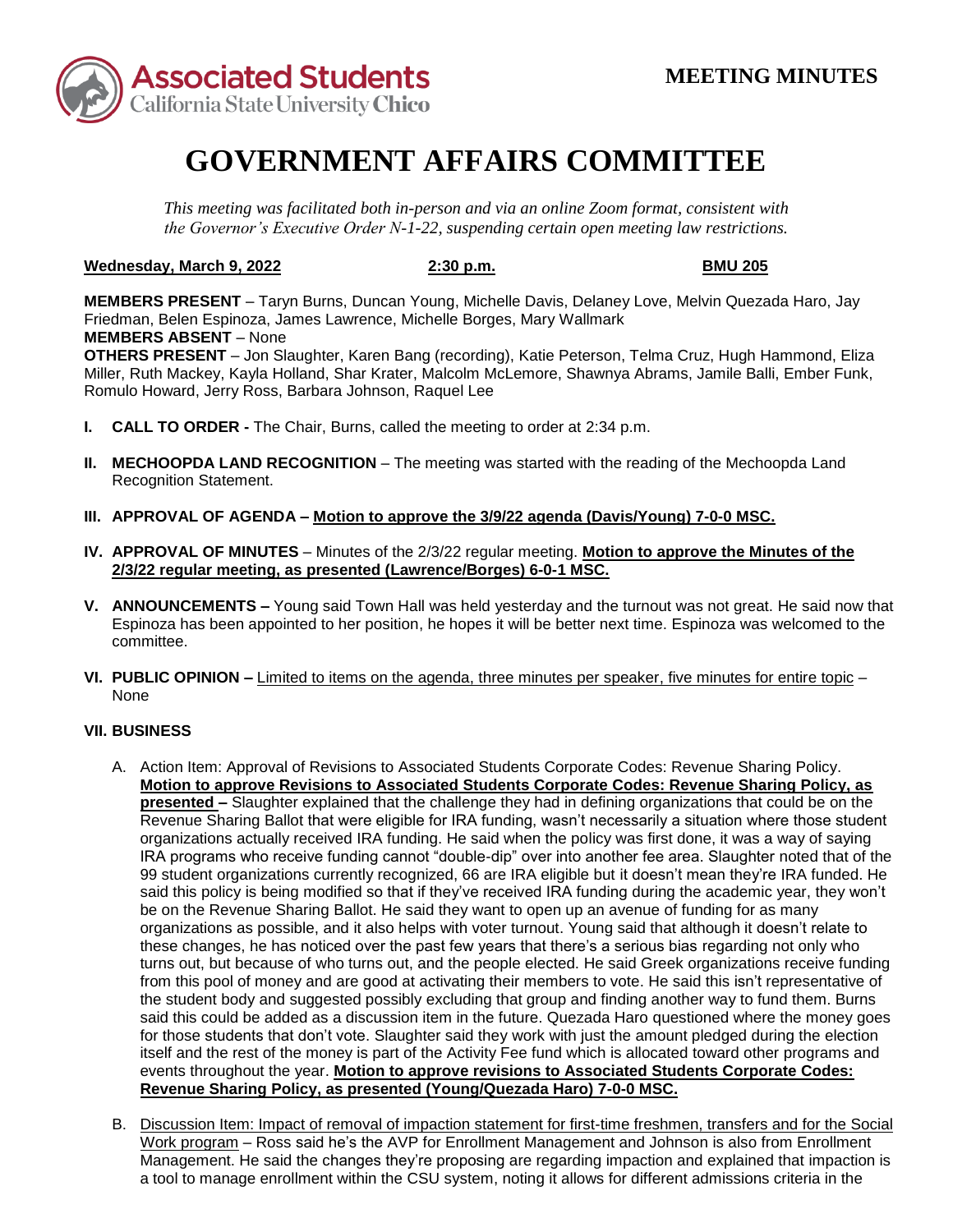### Associated Students Government Affairs Committee Meeting Minutes

 discontinue impaction at campus level as well as for the Social Work program effective starting with us due to declining enrollment throughout California community colleges. He reviewed high school graduate issues. He said in 2017-18 the School of Social Work at Chico State declared impaction and has struggled Recording Arts will continue with impaction. He said they've had three public forums to obtain public both inside and outside the service area. Borges asked about the Graduate Program for School of Social Work and Ross said it's handled differently. Love asked if other CSUs have been using this admissions said we have the capacity to enroll as many students as we can at this time and they hope to increase fall service area versus outside the service area. He said the general premise is that campus has enrollment constraints so needs to meet the needs of their service area first and also restricts ability for lower division transfers. Ross said we currently have campus level impaction for first-time freshmen and transfers, program level impaction for Bachelors in Nursing, Recording Arts and Social Work. He said they're proposing to admissions for 2023-2024. He said this formalizes what they've been doing already and noted that during COVID they were allowed some grace with admissions criteria, which allowed them to admit students at the same level both inside and outside the service area. He said this levels the admissions criteria for everyone and they'd admit everyone who is CSU eligible; first-time freshmen and transfers, with some flexibility for those who are below the CSU minimums. He also explained the CSU minimum upper-division transfer eligibility. Ross said they've been running into challenges with enrollment the past few years as they've been seeing declining enrollment of new students since fall 2017-18. He said for fall 2022, they will probably have the most admitted first time freshmen since fall of 2018. He noted that fewer transfer students are coming to trends, noting there are fewer high school graduates available. Through 2036 California will have a prospective student pool reduction of 16%. Ross next reviewed how they are working to address enrollment since then in meeting enrollment. If they remove impaction, they'll continue monitoring. Nursing and comments on this, with zero attendees. They've also done sessions with the Enrollment Management Advisory Committee, Staff Council, here and also at other informal meetings. He said feedback would be forwarded to the Chancellor's Office and sometime this spring we they'll hopefully get a definitive answer from them, noting they've conditionally approved it. He said this would allow them to admit more students overall criteria and he said there are seven campuses that are impacted for all majors and this campus wouldn't be the first to do this. Quezada Haro questioned after removing impaction, how many spots would open up. Ross freshman enrollment by 10%. During the planning process they work with Academic Affairs and service areas to make sure teaching and staffing levels are maintained appropriately.

- looking at a holistic view of engaging the students and reviewed their six guiding pillars. He introduced the said yes. He said the STAR Center was something he built and understands pulling funds from them gives Burns said she'd follow up with the STAR Center regarding their funding. Young asked what additional C. Discussion Item: Contract Program Presentations: CCLC and CLIC – McLemore, the new Director of the CCLC, shared their Mission Statement and noted the CCLC was established in 2007. He said their purpose is CCLC staff and noted student staff are very important to the center. McLemore reviewed the various programs and trainings they offer to students. He said students are at different levels of engagement and they try to match to their level of engagement. He reviewed 2021-22, noting it has been a year full of transition. He said they're looking at what they can do this semester compared to last semester as COVID hit them hard in terms of programming as a lot of what they do is in person. Program highlights for the fall and spring semester were reviewed with the committee. McLemore next reviewed future planning for the CCLC, noting the bulk of their planning happens in the summer. He said 50% of their budget comes from the AS, 22% from stateside and 28% from Work Study funds. He said their challenges are funding and continuity. Burns asked if their students are all funded through Work Study, and McLemore said they are. Young asked if some of the line items from STAR are coming over to the CCLC, if the AS should look at changing funding and McLemore them less but that he also recognizes that the programs he's pulling over were a bulk of the budget items. programs could exist, but aren't financially viable for the CCLC. McLemore said currently, none of the programs he's bringing over fit in the current budget and that they took up about 2/3 of the STAR Center budget. • CLIC representatives did not show up for the meeting and Burns will try to reschedule.
- reviewed the budget with the committee, noting Total Revenues at 32.81% and Total Expenses at 48.57%. D. Discussion Item: 1/31/22 Activity Fee Fund Budget vs. Actual – Slaughter noted the Benchmark at 58%. He
- results will distribute. He said he spoke with an Asian American student who expressed disappointment that a lot of cultural events are recognized on campus but they don't see much representation for the API community. hosted by the North Valley Community Foundation (NVCF). He had some conversations which may lead to Sunday. She said hopefully in March they will be meeting with local state senators and assembly members to **VIII.ELECTED REPRESENTATIVES REPORTS** – Young said a leadership survey was put out and once he has the Young said hopefully they can be helped with putting on an event for API Month in May. Young said he continues to work on the solar project with Davis. He said he went to an event on Friday with local community organizations collaboration with the NVCF and the Wildcat Leadership Institute. He hopes to meet with the Deputy City Manager next week. • Davis said this weekend she will be attending CSSA as well as the CHESS Conference on